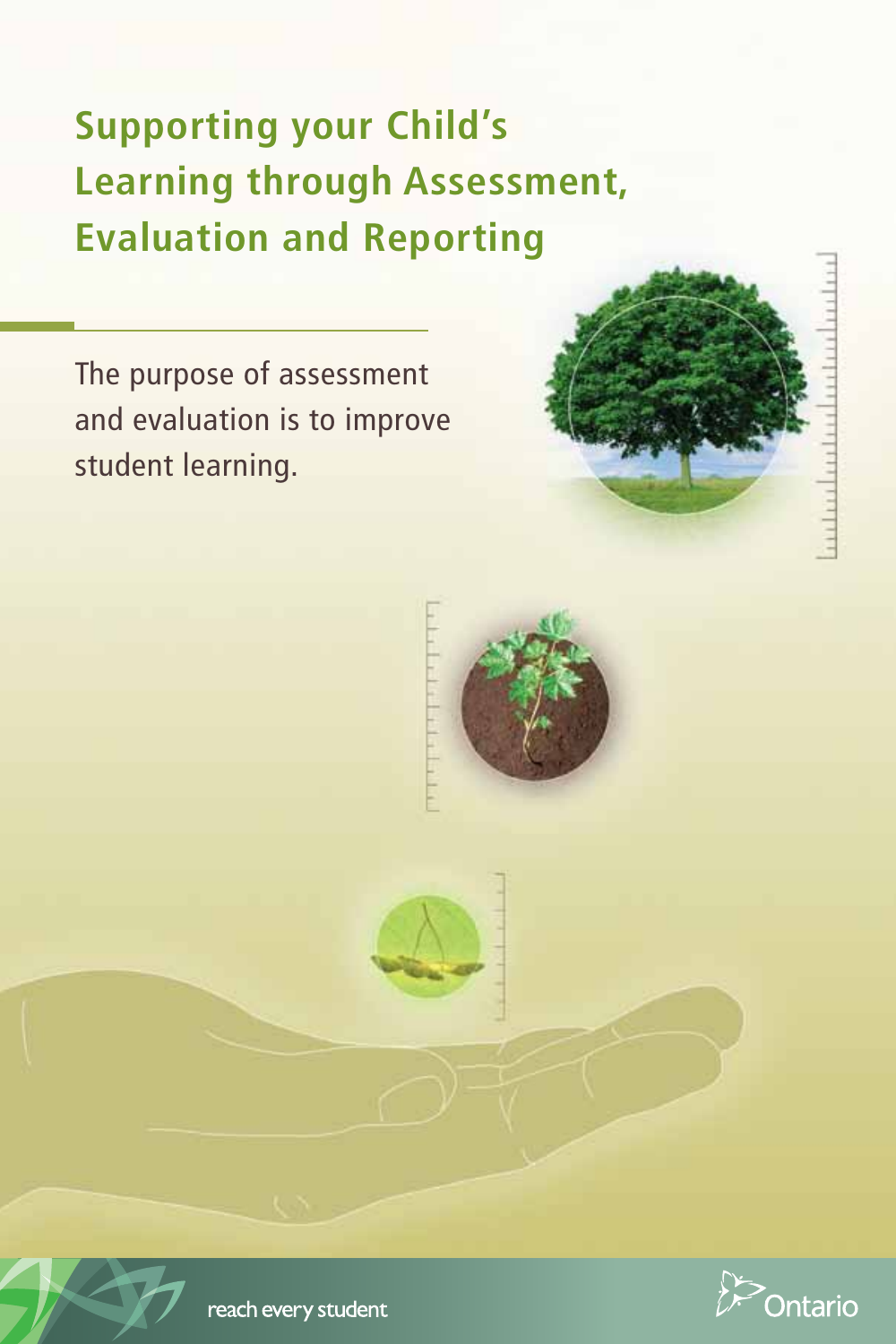Ontario students will bring home new and improved provincial report cards starting in the 2010-11 school year. These changes are part of *Growing Success,* the government's updated policy on the assessment, evaluation and reporting of student achievement.

#### **What role do I have as a parent?**

We know that you, as a parent or guardian, are vital partners in your child's education and that children do better at school when their parents are involved.

We know that you want clear, meaningful and understandable information about how your child is doing at school. We know you want to hear from your child's teacher regularly throughout the school year. This policy – with its new report cards – will help make that happen.

#### **What is different for elementary students?**

Beginning this school year, elementary students in Grades 1 to 8 will bring home a new fall progress report card and two revised provincial report cards, one in winter and one at the end of the school year.

The new *fall progress report card*:

- encourages early and ongoing communication between you and your child's teacher
- tells you how well your child is developing the learning skills and work habits we know are essential for success
- continues to report on all academic subjects – such as language, math, social studies, science and technology – but instead of assigning a grade or mark, it will tell you how well your child is progressing: "very well", "well" or "with difficulty"

#### **Essential Learning Skills and Work Habits**

There are six learning skills and work habits now emphasized throughout Grades 1 to 12 in all Ontario report cards:

- Responsibility
- Organization
- Independent Work
- Collaboration
- Initiative
- Self regulation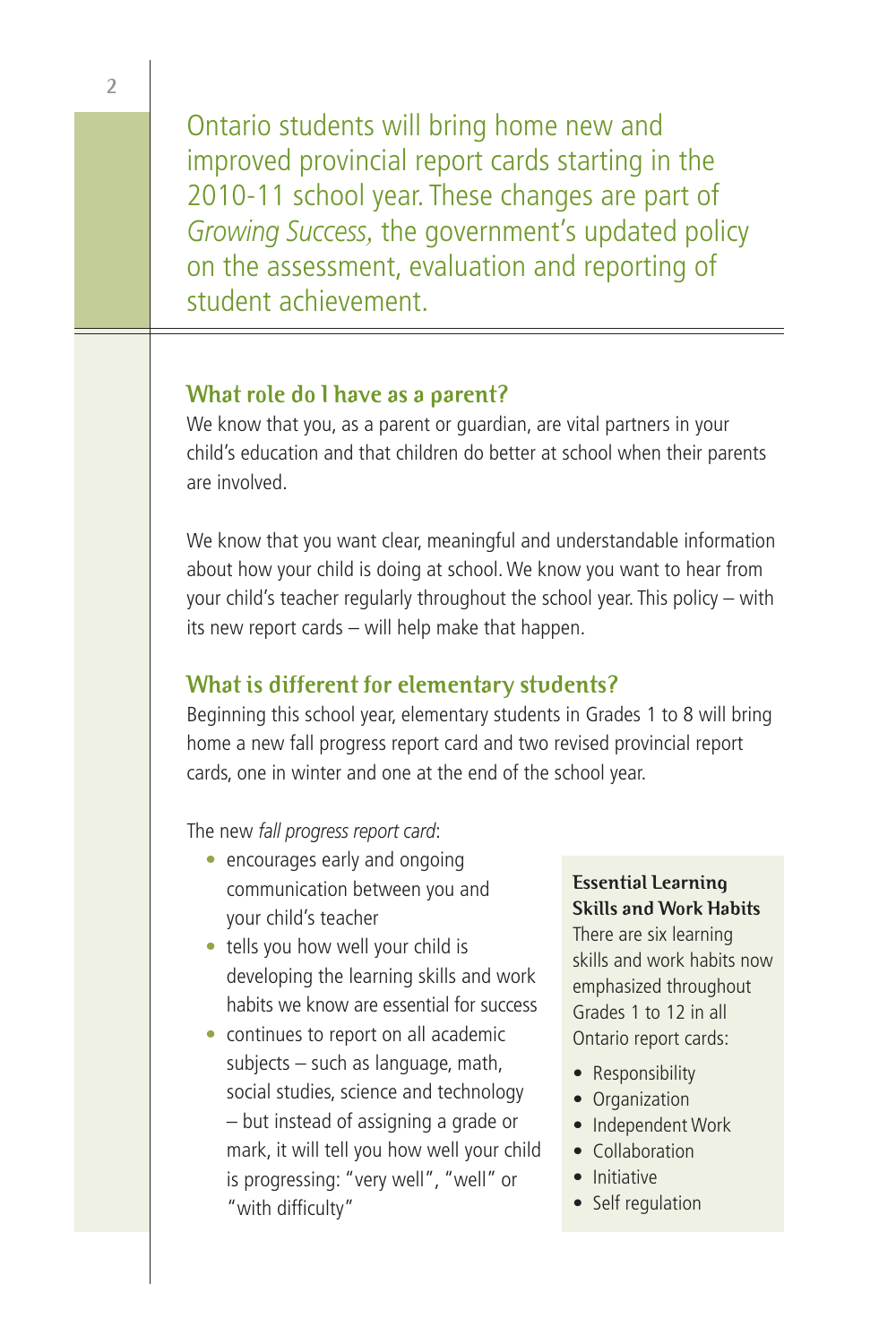- highlights strengths and areas to improve before evaluations are completed
- includes comments from your child's teacher that are personalized, clear and meaningful.

The improved *elementary provincial report card*:

- also emphasizes and gives examples of the learning skills and work habits required
- has ample space for teachers to add meaningful, clear and personalized comments so you can understand how your child is progressing
- uses letter grades for Grades 1-6 and percentage marks for Grades 7-8 so you clearly understand how well your child is doing
- provides suggestions on how you can support your child's learning at home.

# **When will my child bring these elementary provincial report cards home?**

There are three formal and required reporting periods for elementary grades.

- 1. The new fall progress report card will be issued between October 20 and November 20.
- 2. The first provincial report card will be issued between January 20 and February 20.
- 3. The second provincial report card will be issued at the end of the school year.

Exact dates are set by individual school boards.

# **Have the secondary provincial report cards changed?**

Yes. Improvements to the secondary provincial report cards include:

- more emphasis, with examples, on the learning skills and work habits required
- additional information about the different levels of achievement and how this corresponds to percentage marks
- teachers' comments that are personalized, clear and meaningful.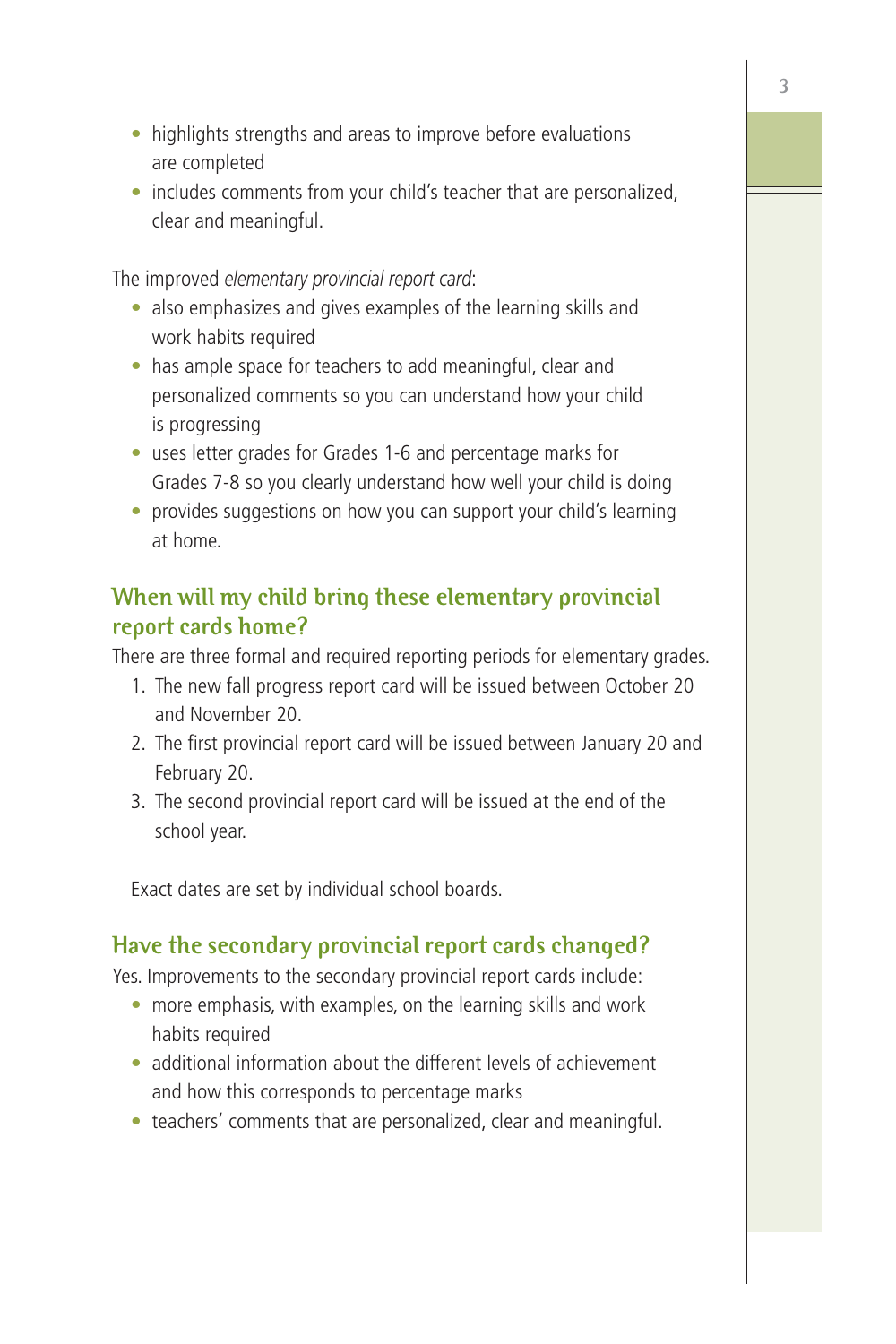| Student:                                                                                                                                                                           |                                                                                                                                                                                                                                                                                                                                                                                                                                                                                                                                                                                                                                                                                                                                                                                                                                                                                                                                                                                                                                                                                                                                                                                                                                                                                                                                                                                                                                                                                                                                                                                                                                                                                                                                                                                                                                                                                            | OEN:       | Date:<br>Days Absent:         | Total Days Absent:                                                                                                                                                                                                                                                                                                                                                                                                                                                                  |
|------------------------------------------------------------------------------------------------------------------------------------------------------------------------------------|--------------------------------------------------------------------------------------------------------------------------------------------------------------------------------------------------------------------------------------------------------------------------------------------------------------------------------------------------------------------------------------------------------------------------------------------------------------------------------------------------------------------------------------------------------------------------------------------------------------------------------------------------------------------------------------------------------------------------------------------------------------------------------------------------------------------------------------------------------------------------------------------------------------------------------------------------------------------------------------------------------------------------------------------------------------------------------------------------------------------------------------------------------------------------------------------------------------------------------------------------------------------------------------------------------------------------------------------------------------------------------------------------------------------------------------------------------------------------------------------------------------------------------------------------------------------------------------------------------------------------------------------------------------------------------------------------------------------------------------------------------------------------------------------------------------------------------------------------------------------------------------------|------------|-------------------------------|-------------------------------------------------------------------------------------------------------------------------------------------------------------------------------------------------------------------------------------------------------------------------------------------------------------------------------------------------------------------------------------------------------------------------------------------------------------------------------------|
| Grade:                                                                                                                                                                             | Teacher:                                                                                                                                                                                                                                                                                                                                                                                                                                                                                                                                                                                                                                                                                                                                                                                                                                                                                                                                                                                                                                                                                                                                                                                                                                                                                                                                                                                                                                                                                                                                                                                                                                                                                                                                                                                                                                                                                   |            | Times I ate:                  | Total Times Late:                                                                                                                                                                                                                                                                                                                                                                                                                                                                   |
| Board:                                                                                                                                                                             |                                                                                                                                                                                                                                                                                                                                                                                                                                                                                                                                                                                                                                                                                                                                                                                                                                                                                                                                                                                                                                                                                                                                                                                                                                                                                                                                                                                                                                                                                                                                                                                                                                                                                                                                                                                                                                                                                            | School:    |                               |                                                                                                                                                                                                                                                                                                                                                                                                                                                                                     |
| Address:                                                                                                                                                                           |                                                                                                                                                                                                                                                                                                                                                                                                                                                                                                                                                                                                                                                                                                                                                                                                                                                                                                                                                                                                                                                                                                                                                                                                                                                                                                                                                                                                                                                                                                                                                                                                                                                                                                                                                                                                                                                                                            | Address:   |                               |                                                                                                                                                                                                                                                                                                                                                                                                                                                                                     |
|                                                                                                                                                                                    |                                                                                                                                                                                                                                                                                                                                                                                                                                                                                                                                                                                                                                                                                                                                                                                                                                                                                                                                                                                                                                                                                                                                                                                                                                                                                                                                                                                                                                                                                                                                                                                                                                                                                                                                                                                                                                                                                            |            |                               |                                                                                                                                                                                                                                                                                                                                                                                                                                                                                     |
|                                                                                                                                                                                    |                                                                                                                                                                                                                                                                                                                                                                                                                                                                                                                                                                                                                                                                                                                                                                                                                                                                                                                                                                                                                                                                                                                                                                                                                                                                                                                                                                                                                                                                                                                                                                                                                                                                                                                                                                                                                                                                                            | Principal: |                               | Telephone:                                                                                                                                                                                                                                                                                                                                                                                                                                                                          |
| <b>Responsibility</b><br>timelines.<br>Organization<br>Independent Work<br>Collaboration<br>interactions.<br>and make decisions.<br>Initiative<br><b>Self-Regulation</b><br>goals. | <b>Learning Skills and Work Habits</b><br>Fulfils responsibilities and commitments within the learning environment.<br>Completes and submits class work, homework, and assignments according to agreed-upon<br>Takes responsibility for and manages own behaviour.<br>Devises and follows a plan and process for completing work and tasks.<br>Establishes priorities and manages time to complete tasks and achieve goals.<br>■ Identifies, gathers, evaluates, and uses information, technology, and resources to complete tasks<br>Independently monitors, assesses, and revises plans to complete tasks and meet goals.<br>Uses class time appropriately to complete tasks.<br>Follows instructions with minimal supervision.<br>Accepts various roles and an equitable share of work in a group.<br>Responds positively to the ideas, opinions, values, and traditions of others.<br>Builds healthy peer-to-peer relationships in person and through personal and niedia-assisted<br>Works with others to resolve conflicts and build consensus to achieve group goals.<br>Shares information, resources, and expertise, and promotes critical thinking to solve problems<br>Looks for and acts on new ideas and opportunities for learning.<br>Demonstrates the capacity for innovation and a willingness to take risks<br>Demonstrates curiosity and interest in learning.<br>Approaches new tasks with a positive attitude.<br>Recognizes and advocates appropriately for the rights of self and others.<br>Sets own individual goals and monitors progress towards achieving them.<br>Seeks clarification or assistance when needed.<br>Assesses and reflects critically on own strengths, needs, and interests.<br>I Identifies learning opportunities, choices, and strategies to meet personal needs and achieve<br>Perseveres and makes an effort when responding to challeng |            | mission or educational goals. | Open space where each school board<br>can customize for their own use. Types<br>of information that could be added<br>include the board's vision statement,<br>E - Excellent G - Good S - Satisfactory N - Needs Improvement<br><b>Strengths/Next Steps for Improvement</b><br>Strengths/Next Steps for<br>Improvement: Teachers will<br>add personalized and easy<br>to understand comments<br>that discuss a student's<br>progress in the six learning<br>skills and work habits. |
|                                                                                                                                                                                    | 83-0465E (2010/01) © Queen's Printer for Ontario, 2010                                                                                                                                                                                                                                                                                                                                                                                                                                                                                                                                                                                                                                                                                                                                                                                                                                                                                                                                                                                                                                                                                                                                                                                                                                                                                                                                                                                                                                                                                                                                                                                                                                                                                                                                                                                                                                     | Grades 1-6 |                               | Page 1 of 2                                                                                                                                                                                                                                                                                                                                                                                                                                                                         |
|                                                                                                                                                                                    | $E - Excellent$                                                                                                                                                                                                                                                                                                                                                                                                                                                                                                                                                                                                                                                                                                                                                                                                                                                                                                                                                                                                                                                                                                                                                                                                                                                                                                                                                                                                                                                                                                                                                                                                                                                                                                                                                                                                                                                                            | $G - Good$ |                               | Column where teachers will add a letter symbol to report student<br>development in the six learning skills and work habits:                                                                                                                                                                                                                                                                                                                                                         |

**4**

- S Satisfactory
- N Needs Improvement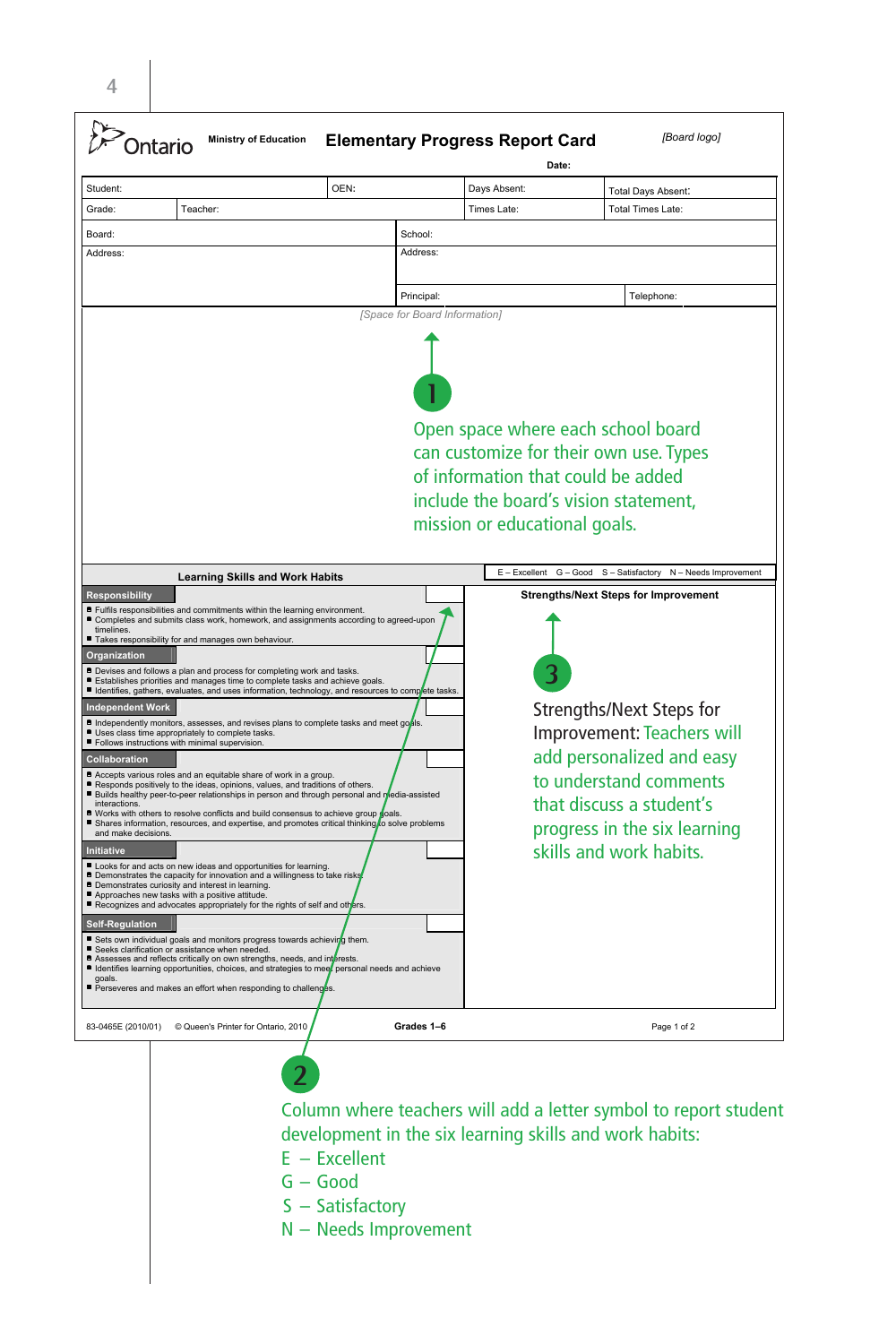| Student:                                                                                                                                                                                                                                                                                                                                                                                                                                                                                                                                                                                                                                                                                                                                                                                                                                                                                                                                                                                                                                                             |                                                 | OEN:                                                                                                                      | Grade:                                                                                                                                                                                                                                                                |
|----------------------------------------------------------------------------------------------------------------------------------------------------------------------------------------------------------------------------------------------------------------------------------------------------------------------------------------------------------------------------------------------------------------------------------------------------------------------------------------------------------------------------------------------------------------------------------------------------------------------------------------------------------------------------------------------------------------------------------------------------------------------------------------------------------------------------------------------------------------------------------------------------------------------------------------------------------------------------------------------------------------------------------------------------------------------|-------------------------------------------------|---------------------------------------------------------------------------------------------------------------------------|-----------------------------------------------------------------------------------------------------------------------------------------------------------------------------------------------------------------------------------------------------------------------|
| ESL/ELD - Achievement is based on expectations modified from the curriculum expectations<br>for the grade to support English language learning needs.                                                                                                                                                                                                                                                                                                                                                                                                                                                                                                                                                                                                                                                                                                                                                                                                                                                                                                                |                                                 |                                                                                                                           | IEP - Individual Education Plan<br>NA - No instruction for subject/strand                                                                                                                                                                                             |
| Progressing<br>With Difficulty<br><b>Subjects</b>                                                                                                                                                                                                                                                                                                                                                                                                                                                                                                                                                                                                                                                                                                                                                                                                                                                                                                                                                                                                                    | Progressing<br>Very Well<br>Progressing<br>Well |                                                                                                                           | <b>Strengths/Next Steps for Improvement</b>                                                                                                                                                                                                                           |
| Language<br>Reading, Writing, Oral Communication, Media Literacy<br>$\square$ esl/eld $\square$ iep $\square$ na<br>French<br>$\Box$ ESL/ELD $\Box$ IEP $\Box$ NA<br>Core   Immersion   Extended<br><b>Native Language</b><br>$\square$ esl/eld $\square$ iep $\square$ na<br><b>Mathematics</b><br>ESL/ELD EP French<br><b>Science and Technology</b><br>$\Box$ ESL/ELD $\Box$ IEP $\Box$ French<br><b>Social Studies</b><br>$\Box$ ESL/ELD $\Box$ IEP $\Box$ French<br>$\frac{1}{2}$ Health Education<br>$\Box$ ESL/ELD $\Box$ IEP $\Box$ French<br>Physical Education<br>Physic<br>Educa<br>$\Box$ ESL/ELD $\Box$ IEP $\Box$ French<br>Dance<br>ESL/ELD FIEP French NA<br><b>Drama</b><br>ξ<br>$\Box$ ESL/ELD $\Box$ IEP $\Box$ French $\Box$ NA<br>Music<br>Fhe<br>$\Box$ ESL/ELD $\Box$ IEP $\Box$ French $\Box$ NA<br><b>Visual Arts</b><br>$\Box$ ESL/ELD $\Box$ IEP $\Box$ French $\Box$ NA<br>ESL/ELD EP French<br>To Parents/Guardians and Students: This copy of the progress report card should be retained for reference. The original or an exact copy |                                                 |                                                                                                                           | Strengths/Next Steps for<br>Improvement: Teacher comment<br>on how a student is progressing<br>to date towards meeting the<br>curriculum expectations of the<br>subjects, identify significant<br>strengths, areas with difficulty<br>and next steps for improvement. |
| has been placed in the student's Ontario Student Record (OSR) folder and will be retained for five years after the student leaves school.<br>Teacher's Signature<br>х                                                                                                                                                                                                                                                                                                                                                                                                                                                                                                                                                                                                                                                                                                                                                                                                                                                                                                |                                                 | Principal's Signature<br>χ                                                                                                |                                                                                                                                                                                                                                                                       |
|                                                                                                                                                                                                                                                                                                                                                                                                                                                                                                                                                                                                                                                                                                                                                                                                                                                                                                                                                                                                                                                                      |                                                 | [Space Designated for Board]                                                                                              | Open space where each school board can customize<br>for their own use. Examples of information/uses<br>include providing additional comments, requesting<br>a student or parent interview, outlining next steps<br>and sharing information about school activities.   |
| 83-0465E (2010/01)<br>C Queen's Printer for Ontario, 2010                                                                                                                                                                                                                                                                                                                                                                                                                                                                                                                                                                                                                                                                                                                                                                                                                                                                                                                                                                                                            | Grades 1-6                                      |                                                                                                                           | Page 2 of 2                                                                                                                                                                                                                                                           |
|                                                                                                                                                                                                                                                                                                                                                                                                                                                                                                                                                                                                                                                                                                                                                                                                                                                                                                                                                                                                                                                                      |                                                 |                                                                                                                           |                                                                                                                                                                                                                                                                       |
|                                                                                                                                                                                                                                                                                                                                                                                                                                                                                                                                                                                                                                                                                                                                                                                                                                                                                                                                                                                                                                                                      |                                                 | Columns where teachers check one of the boxes to report on<br>whathor a student is programing "with difficulty" "wall" or |                                                                                                                                                                                                                                                                       |

whether a student is progressing "with difficulty", "well" or "very well" in a particular subject, for example math, science, social studies, language, health and physical education.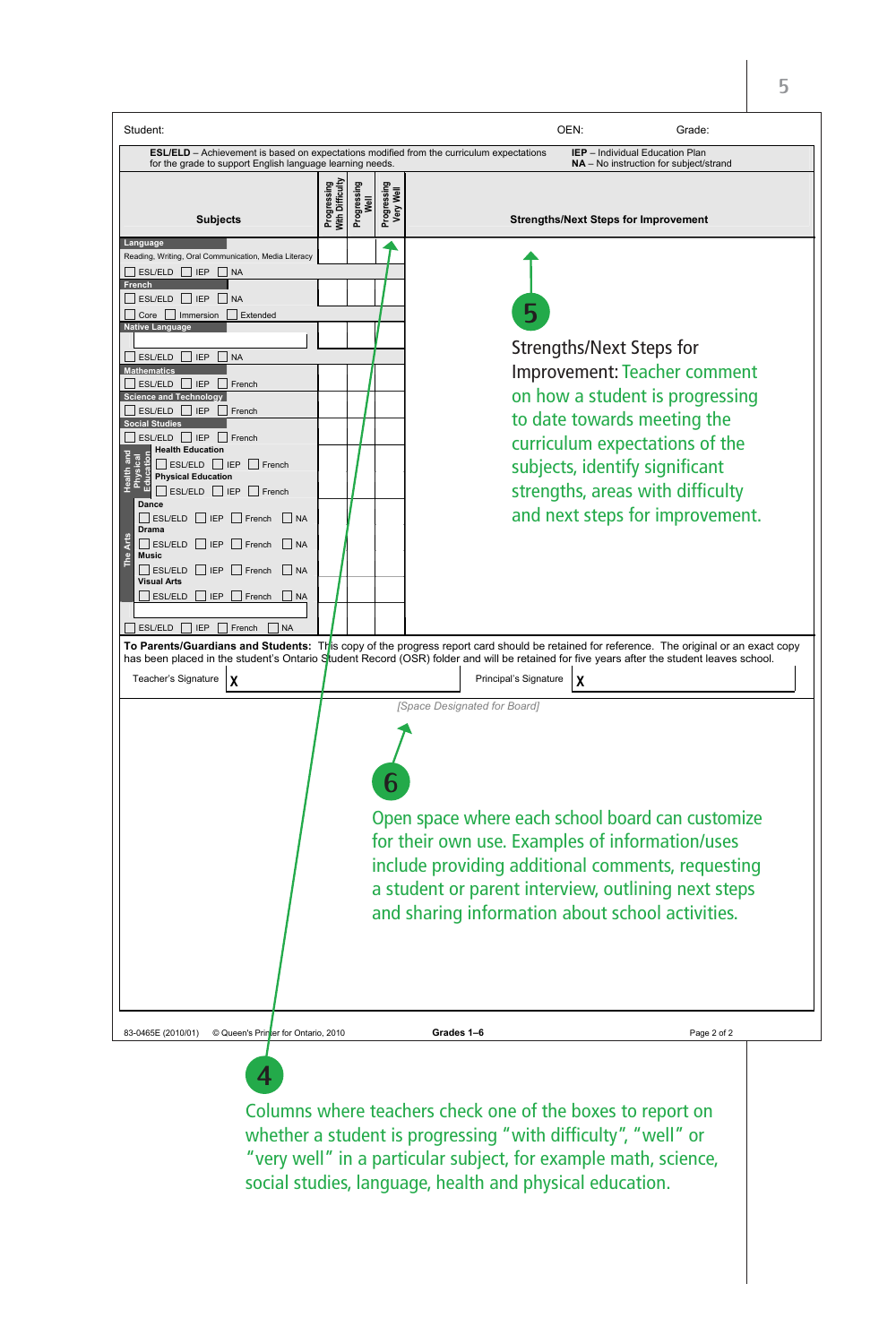#### **When will secondary students bring provincial report cards home?**

As in the past, semestered schools will send report cards home twice per semester. Non-semestered schools will issue a report card three times per year.

Exact dates are set by individual school boards.

## **Will teachers' comments be easy to understand?**

Yes. All new report cards now include large spaces for teachers to add comments about what your child knows and can do. They can use the space to describe strengths and next steps for improvement as well as add their own observations and personal comments.

### **Will I hear from my child's teacher at other times?**

You should hear from your child's teacher regularly throughout the school year. Besides report cards, other types of communication include parentteacher or parent-student-teacher conferences, interviews, phone calls, checklists and informal reports.

### **How do teachers determine my child's grades?**

Teachers look at assignments, tests, exams, demonstrations and projects for evidence that your child is learning the curriculum.

This learning means more than just knowing the facts. Students must also show an understanding of what they are studying by communicating and applying what they have learned. They must also demonstrate critical thinking and problem-solving skills.

All work is reviewed with special attention given to the quality of work at the end of a unit of study, term or semester. Teachers do not simply calculate averages. As well as looking at tests or assignments, they also talk to and observe your child in the classroom to gather as much information as possible before making a decision on the final grade.

#### **What is homework used for?**

Ongoing homework is used to develop study and organizational skills, consolidate knowledge and prepare for the next class. It also helps develop strong learning skills and work habits, which are reflected in the provincial report card.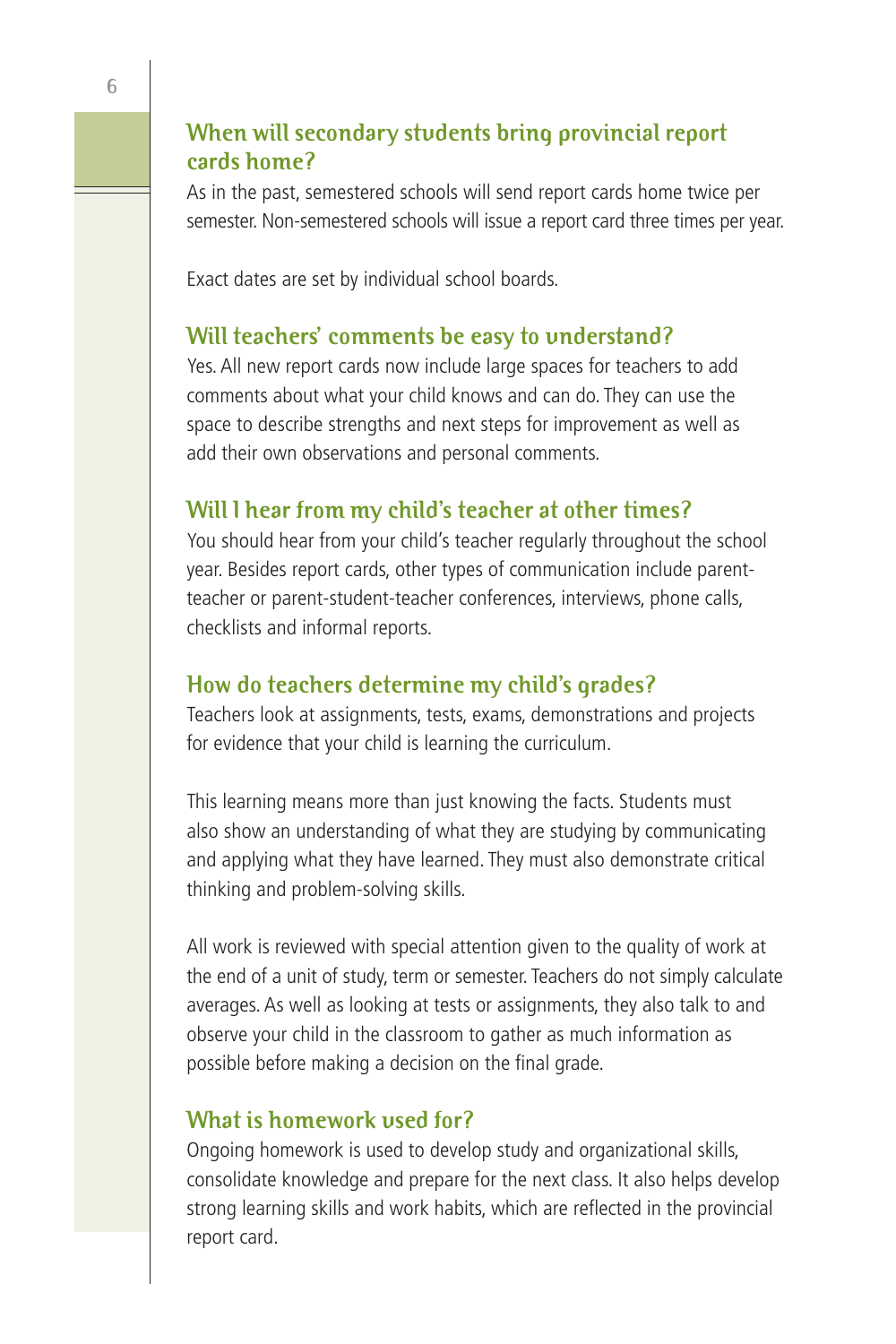### **What does an "R" mean on my child's provincial report card in Grades 1 to 8?**

An "R" means extensive remediation is needed since the required skills and knowledge of the subject have not been met. It is important to work with your child's teacher to develop strategies to support your child in gaining the required knowledge and skills.

### **What does an "I" mean on my child's Grades 1 to 10 provincial report card?**

An "I" means the teacher did not have enough information to assign a grade or mark. This may happen, for example, if your child recently moved schools or has had an extended illness.

#### **Are there consequences for cheating or plagiarizing?**

Yes. The updated assessment policy makes it clear that students are responsible for their own work. School boards are working with local communities to develop policies to prevent, detect and set consequences for cheating and plagiarizing that are consistent with ministry guidelines.

Ask your school about its policy on cheating or plagiarizing.

#### **Are there consequences for not completing work or submitting work late?**

Your child is responsible for showing what he or she has learned or accomplished in the time frame allowed by their teacher.

Ontario's policy lists many strategies teachers can use to both prevent and address late and missed assignments. Options range from peer tutoring and offering time-management lessons to school-wide planning of major assignments.

In all grades, if your child consistently misses assignments or hands in work late, this may be reflected in the Learning Skills and Work Habits section of the report card. Grades 7 to 12 students may also have marks deducted.

Ask your school about its policy on late or missed assignments.